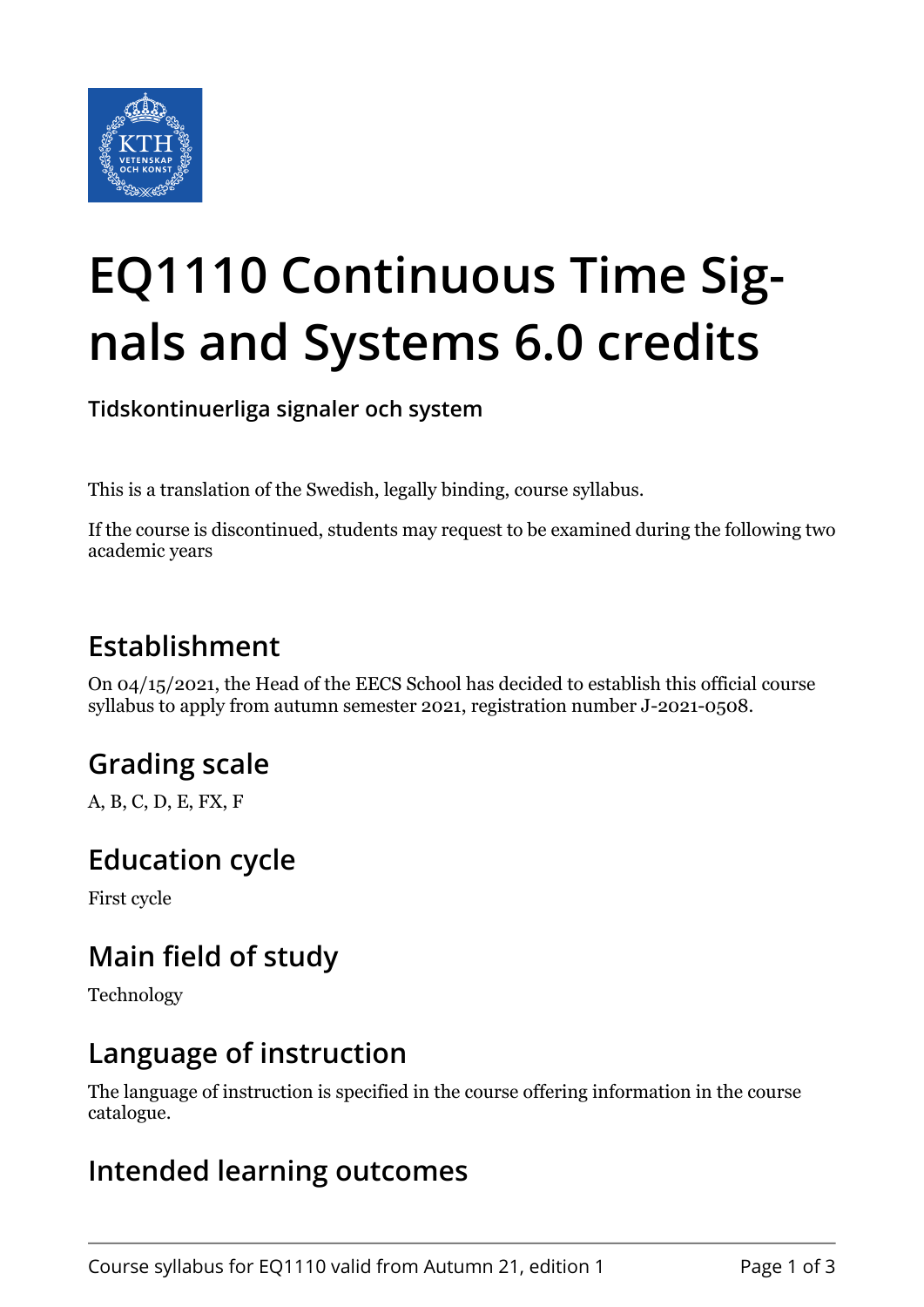The course gives basic knowledge of differential equations and time continuous signals and systems.

On completion of the course, the student should be able to

• describe and analyse technical systems especially electric circuits, by means of differential equations.

• solve linear differential equations and systems of differential equations with constant coefficients both by means of time- and transform-domain methods.

• carry out analytical calculations with generalised functions especially Dirac-pulses.

• calculate Fourier coefficients for periodic functions and utilise the general properties of Fourier series.

• calculate Fourier transform and inverse transform for functions and generalised functions and utilise general properties for Fourier transforms.

• calculate both one-sided and double-sided Laplace transform and inverse transform for functions and generalised functions and utilise general properties for Laplace transforms.

• calculate the convolution of two functions.

• give an account of implication and practical importance of system concepts such as linearity, time-invariance, causality, stability, impulse response, transfer function and frequency function.

• describe LTI-system and calculate the output signal from them by means of impulse response, convolution, transfer function and frequency function.

• in a simple way calculate the output signal for an LTI-system when the input signal is a stationary sine.

• interpret, analyse and synthesise time continuous systems in the form of electric circuits and block models.

• present and discuss a technical solution orally.

For higher grades, the student should also be able to

• decide which solution method that fits best for a given problem.

• combine different concepts and methods from the course and apply them on more complex mathematical and technical problem formulations.

## **Course contents**

Linear differential equations, characteristic equation, generalised functions, Fourier series, Fourier transform, one- and double-sided Laplace transform, systems, system properties, convolution, impulse response, transfer function, frequency function and sine in sine out. Basic state models.